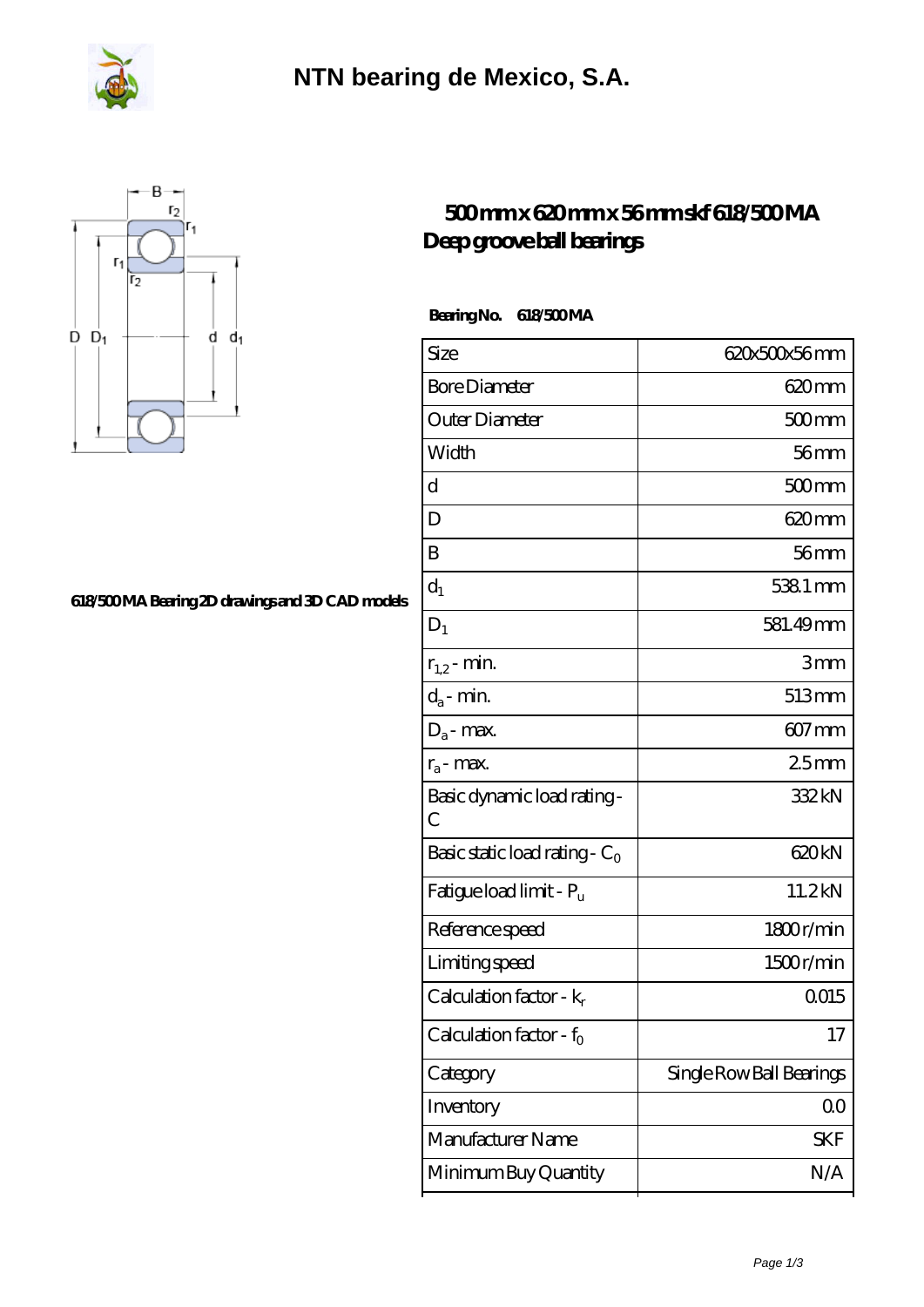

## **[NTN bearing de Mexico, S.A.](https://m.fergusonheatncool.com)**

| Weight/Kilogram                    | 55.289                                                                                                                                                                         |
|------------------------------------|--------------------------------------------------------------------------------------------------------------------------------------------------------------------------------|
| Product Group                      | <b>BOO308</b>                                                                                                                                                                  |
| Enclosure                          | Open                                                                                                                                                                           |
| Precision Class                    | ABEC 1   ISO PO                                                                                                                                                                |
| Maximum Capacity / Filling<br>Slot | No                                                                                                                                                                             |
| Rolling Element                    | <b>Ball Bearing</b>                                                                                                                                                            |
| Snap Ring                          | No                                                                                                                                                                             |
| <b>Internal Special Features</b>   | No                                                                                                                                                                             |
| Cage Material                      | <b>Brass</b>                                                                                                                                                                   |
| Internal Clearance                 | C <sub>3</sub> Loose                                                                                                                                                           |
| Inch - Metric                      | Metric                                                                                                                                                                         |
| Long Description                   | 500MM Bore; 620MM<br>Outside Diameter; 56MM<br>Outer Race Diameter:<br>Open; Ball Bearing; ABEC 1<br>ISO PO, No Filling Slot; No<br>Snap Ring, No Internal<br>Special Features |
| Category                           | Single Row Ball Bearing                                                                                                                                                        |
| <b>UNSPSC</b>                      | 31171504                                                                                                                                                                       |
| Harmonized Tariff Code             | 8482105068                                                                                                                                                                     |
| Noun                               | Bearing                                                                                                                                                                        |
| Keyword String                     | Ball                                                                                                                                                                           |
| Manufacturer URL                   | http://www.skf.com                                                                                                                                                             |
| Manufacturer Item Number           | 618/500MA                                                                                                                                                                      |
| Weight/LBS                         | 110                                                                                                                                                                            |
| Outside Diameter                   | 24.409Inch   620 Millimeter                                                                                                                                                    |
| Outer Race Width                   | 2.205 Inch   56 Millimeter                                                                                                                                                     |
| Bore                               | 19.685 Inch   500 Millimeter                                                                                                                                                   |
| bore diameter:                     | $500$ mm                                                                                                                                                                       |
| static load capacity:              | 620kN                                                                                                                                                                          |
| outside diameter:                  | 620mm                                                                                                                                                                          |
| precision rating                   | Not Rated                                                                                                                                                                      |
|                                    |                                                                                                                                                                                |